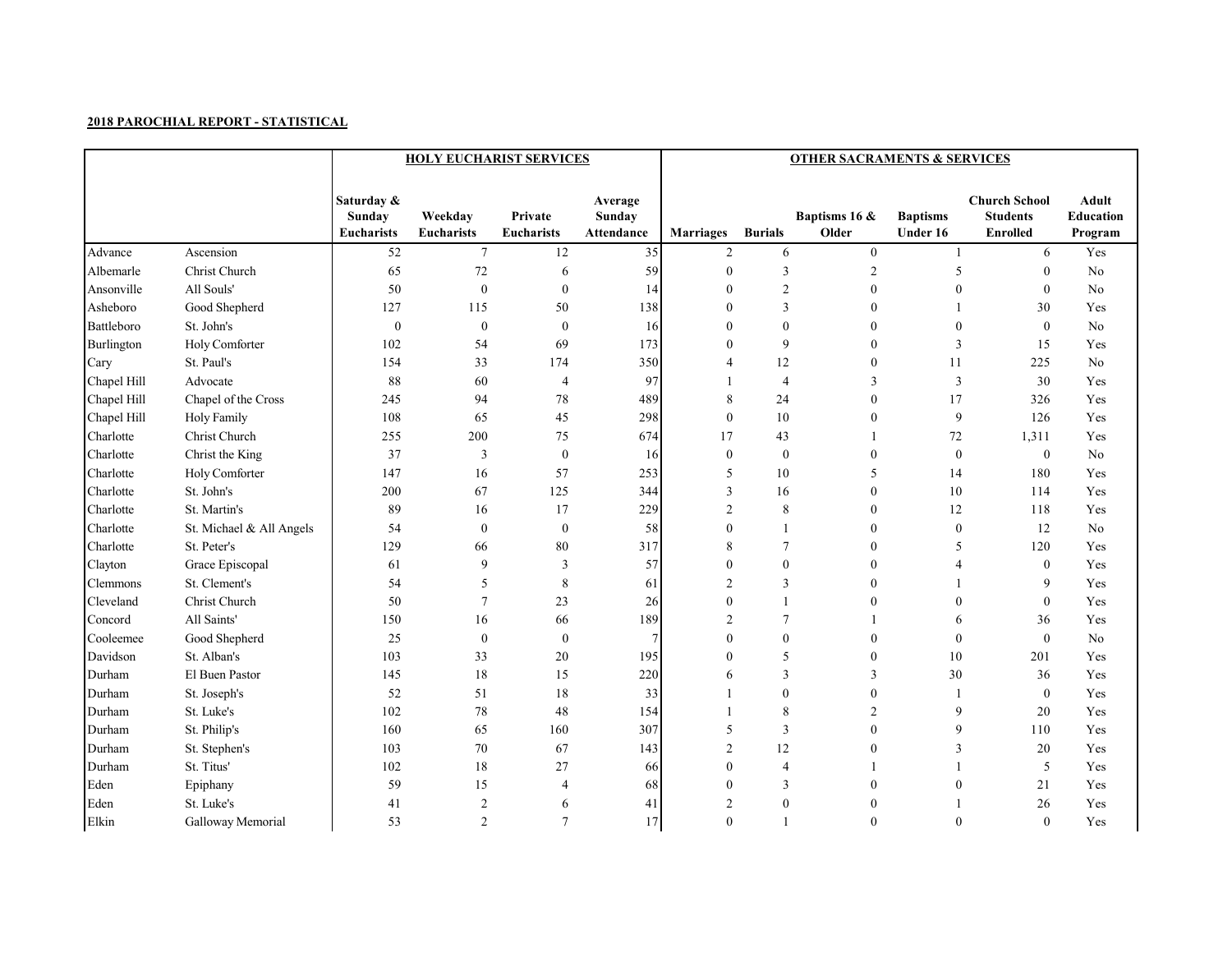|                   |                     |                                           | <b>HOLY EUCHARIST SERVICES</b> |                              | <b>OTHER SACRAMENTS &amp; SERVICES</b> |                  |                  |                        |                             |                                                            |                                      |
|-------------------|---------------------|-------------------------------------------|--------------------------------|------------------------------|----------------------------------------|------------------|------------------|------------------------|-----------------------------|------------------------------------------------------------|--------------------------------------|
|                   |                     | Saturday &<br>Sunday<br><b>Eucharists</b> | Weekday<br><b>Eucharists</b>   | Private<br><b>Eucharists</b> | Average<br>Sunday<br>Attendance        | <b>Marriages</b> | <b>Burials</b>   | Baptisms 16 &<br>Older | <b>Baptisms</b><br>Under 16 | <b>Church School</b><br><b>Students</b><br><b>Enrolled</b> | <b>Adult</b><br>Education<br>Program |
| Erwin             | St. Stephen's       | 50                                        | $\sqrt{2}$                     | 63                           | 53                                     | 1                | $\sqrt{2}$       | $\boldsymbol{0}$       | $\mathbf{1}$                | 14                                                         | Yes                                  |
| Fuquay-Varina     | Trinity             | 87                                        | 19                             | $\boldsymbol{0}$             | 64                                     | $\sqrt{2}$       | $\mathbf{1}$     | $\mathbf{1}$           | $\boldsymbol{0}$            | 19                                                         | Yes                                  |
| Garner            | St. Christopher's   | 50                                        | $\overline{2}$                 | $\bf{0}$                     | 28                                     | $\mathbf{0}$     | $\boldsymbol{0}$ | $\boldsymbol{0}$       | 1                           | $\overline{0}$                                             | Yes                                  |
| Greensboro        | All Saints'         | 101                                       | 5                              | 5                            | 48                                     | $\Omega$         | $\mathbf{1}$     |                        | $\boldsymbol{0}$            | $\overline{7}$                                             | Yes                                  |
| Greensboro        | Holy Spirit         | 48                                        | $\overline{\phantom{a}}$       | $\bf{0}$                     | 20                                     | $\mathbf{0}$     | $\boldsymbol{0}$ | $\boldsymbol{0}$       | $\boldsymbol{0}$            | $\mathbf{0}$                                               | No                                   |
| Greensboro        | <b>Holy Trinity</b> | 153                                       | 54                             | 397                          | 585                                    | 5                | 26               | $\boldsymbol{0}$       | 16                          | 340                                                        | Yes                                  |
| Greensboro        | Redeemer            | $\overline{4}$                            | $\overline{4}$                 | 257                          | 58                                     | $\theta$         | 6                | $\boldsymbol{0}$       | $\overline{c}$              | 16                                                         | Yes                                  |
| Greensboro        | St. Andrew's        | 107                                       | 46                             | 9                            | 143                                    |                  | 5                | $\boldsymbol{0}$       | $\,8$                       | 47                                                         | Yes                                  |
| Greensboro        | St. Barnabas'       | 103                                       | $\overline{c}$                 | 15                           | 51                                     | $\mathbf{1}$     | 3                | $\boldsymbol{0}$       | $\boldsymbol{0}$            | $\bf{0}$                                                   | Yes                                  |
| Greensboro        | St. Francis         | $\boldsymbol{0}$                          | 3                              | $\bf 80$                     | 229                                    | $\mathbf{0}$     | 13               | $\boldsymbol{0}$       | $\overline{c}$              | 35                                                         | Yes                                  |
| Halifax           | St. Mark's          | 22                                        | $\boldsymbol{0}$               | $\bf{0}$                     | 10                                     | $\theta$         | $\boldsymbol{0}$ | $\boldsymbol{0}$       | $\boldsymbol{0}$            | $\mathbf{0}$                                               | No                                   |
| Hamlet            | All Saints'         | 37                                        | 3                              | $\mathbf{1}$                 | 28                                     | $\theta$         | $\overline{c}$   | $\boldsymbol{0}$       | $\boldsymbol{0}$            | $\overline{4}$                                             | No                                   |
| <b>Haw River</b>  | St. Andrew's        | 58                                        | 11                             | 27                           | 31                                     | $\Omega$         | $\boldsymbol{0}$ | $\boldsymbol{0}$       | $\boldsymbol{0}$            | $\mathbf{0}$                                               | Yes                                  |
| Henderson         | Holy Innocents      | 142                                       | 58                             | 26                           | 70                                     | $\theta$         | 3                | $\boldsymbol{0}$       | 2                           | $\mathbf{0}$                                               | No                                   |
| Henderson         | St. John's          | 29                                        | $\boldsymbol{0}$               | $\boldsymbol{0}$             | 8                                      | $\theta$         | $\boldsymbol{0}$ | $\boldsymbol{0}$       | $\boldsymbol{0}$            | $\boldsymbol{0}$                                           | No                                   |
| <b>High Point</b> | St. Christopher's   | 98                                        | $\overline{7}$                 | $\bf{0}$                     | 56                                     | $\Omega$         | $\overline{2}$   | $\boldsymbol{0}$       | $\boldsymbol{0}$            | $\tau$                                                     | No                                   |
| <b>High Point</b> | St. Mary's          | 147                                       | 85                             | 135                          | 180                                    | 5                | 14               | $\boldsymbol{0}$       | $\boldsymbol{0}$            | 117                                                        | Yes                                  |
| Hillsborough      | St. Matthew's       | 100                                       | 48                             | 37                           | 162                                    | $\mathbf{1}$     | $\tau$           | $\boldsymbol{0}$       | $\overline{c}$              | 62                                                         | Yes                                  |
| Huntersville      | St. Mark's          | 97                                        | $\overline{9}$                 | 112                          | 122                                    | $\mathbf{1}$     | 5                | $\boldsymbol{0}$       | $\overline{c}$              | 35                                                         | Yes                                  |
| Jackson           | Saviour             | 31                                        | $\overline{1}$                 | $\boldsymbol{0}$             | 14                                     | $\mathbf{1}$     | $\boldsymbol{0}$ | $\boldsymbol{0}$       | $\overline{c}$              | $\mathbf{0}$                                               | No                                   |
| Kernersville      | St. Matthew's       | 48                                        | 10                             | 15                           | 37                                     | $\theta$         | $\boldsymbol{0}$ | $\overline{c}$         | $\boldsymbol{0}$            | $\tau$                                                     | Yes                                  |
| Laurinburg        | St. David's         | 52                                        | $\overline{4}$                 | 15                           | 25                                     | $\theta$         | $\boldsymbol{0}$ | $\boldsymbol{0}$       | $\boldsymbol{0}$            | $\overline{3}$                                             | Yes                                  |
| Lexington         | Grace               | 84                                        | 15                             | 39                           | 67                                     | $\theta$         | 3                | 1                      | $\boldsymbol{0}$            | 34                                                         | Yes                                  |
| Littleton         | St. Alban's         | 28                                        | $\boldsymbol{0}$               | 3                            | 23                                     | $\theta$         | 3                | $\mathbf{0}$           | $\mathbf{0}$                | $\mathbf{0}$                                               | Yes                                  |
| Louisburg         | St. Matthias'       | $\boldsymbol{0}$                          | $\boldsymbol{0}$               | $\bf{0}$                     | 12                                     | $\theta$         | $\boldsymbol{0}$ | $\boldsymbol{0}$       | $\boldsymbol{0}$            | $\mathbf{0}$                                               | No                                   |
| Louisburg         | St. Paul's          | 50                                        | 3                              | 4                            | 31                                     | $\theta$         | $\mathbf{1}$     | $\boldsymbol{0}$       | $\boldsymbol{0}$            | $\mathbf{0}$                                               | Yes                                  |
| Mayodan           | Messiah             | 47                                        | $\overline{2}$                 | $\mathbf{0}$                 | 24                                     | $\theta$         | $\overline{2}$   | $\mathbf{0}$           | $\mathbf{0}$                | $\mathbf{0}$                                               | N <sub>o</sub>                       |
| Monroe            | St. Paul's          | 95                                        | $\overline{7}$                 | 3                            | 94                                     | $\theta$         | 5                | $\mathbf{0}$           | $\mathbf{0}$                | 8                                                          | Yes                                  |
| Mooresville       | St. James'          | $\boldsymbol{0}$                          | $\boldsymbol{0}$               | $\mathbf{0}$                 | $\mathbf{0}$                           | $\theta$         | $\boldsymbol{0}$ | $\boldsymbol{0}$       | $\boldsymbol{0}$            | $\boldsymbol{0}$                                           | No                                   |
| Mooresville       | St. Patrick's       | 102                                       | 41                             | $\overline{c}$               | 186                                    |                  | 3                | $\boldsymbol{0}$       | $\overline{c}$              | 29                                                         | Yes                                  |
| <b>Mount Airy</b> | Trinity             | 99                                        | 47                             | 5                            | 30                                     | $\mathbf{1}$     | $\overline{1}$   | $\mathbf{0}$           | $\overline{2}$              | $\overline{2}$                                             | Yes                                  |
| Oxford            | St. Cyprian's       | $\mathbf{0}$                              | $\mathbf{0}$                   | 1                            | 39                                     | $\mathbf{1}$     | $\mathbf{1}$     | $\mathbf{0}$           | 1                           | $\mathbf{0}$                                               | Yes                                  |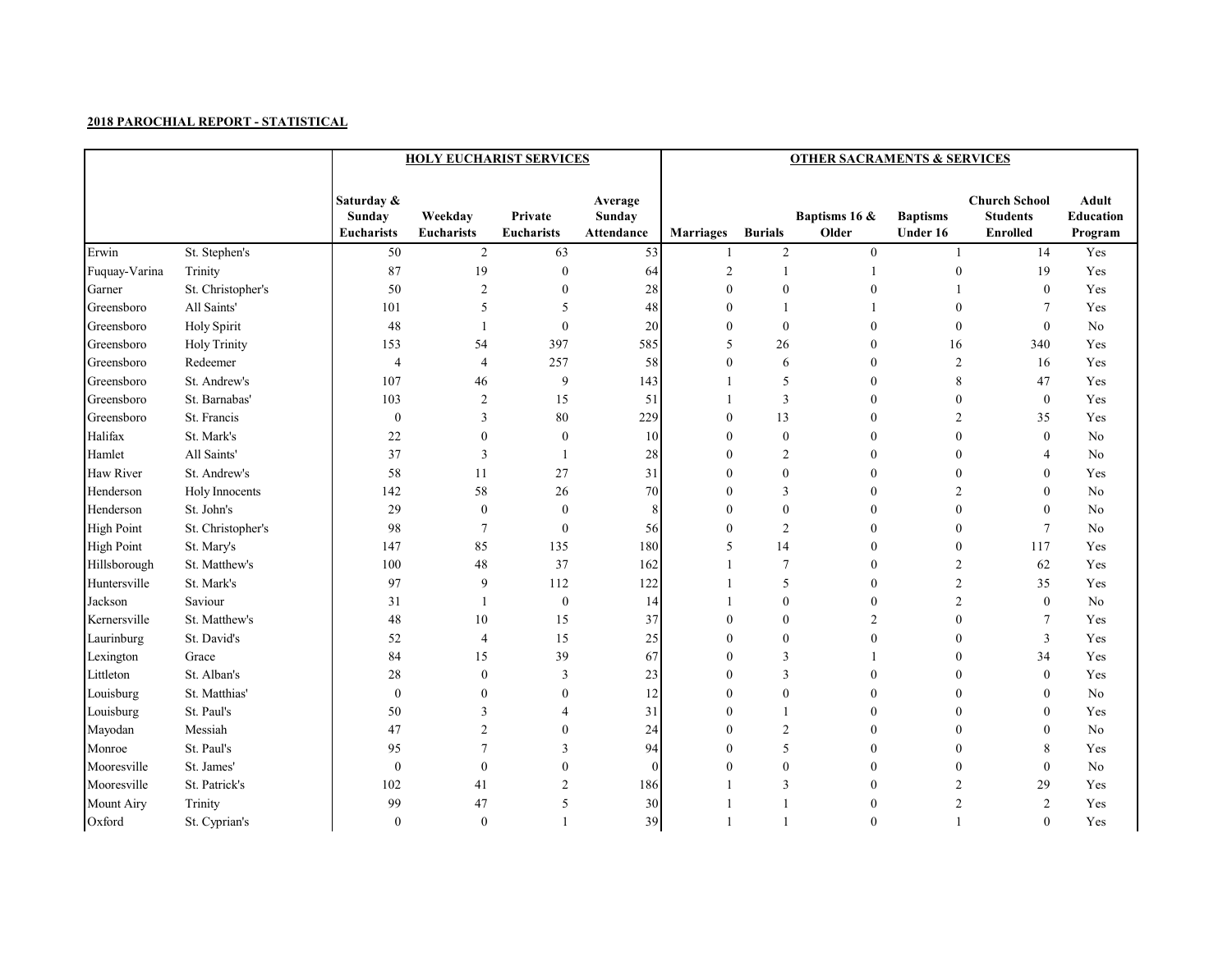|                      |                    |                                           | <b>HOLY EUCHARIST SERVICES</b> |                              | <b>OTHER SACRAMENTS &amp; SERVICES</b> |                  |                  |                        |                             |                                                            |                               |  |
|----------------------|--------------------|-------------------------------------------|--------------------------------|------------------------------|----------------------------------------|------------------|------------------|------------------------|-----------------------------|------------------------------------------------------------|-------------------------------|--|
|                      |                    | Saturday &<br>Sunday<br><b>Eucharists</b> | Weekday<br><b>Eucharists</b>   | Private<br><b>Eucharists</b> | Average<br><b>Sunday</b><br>Attendance | <b>Marriages</b> | <b>Burials</b>   | Baptisms 16 &<br>Older | <b>Baptisms</b><br>Under 16 | <b>Church School</b><br><b>Students</b><br><b>Enrolled</b> | Adult<br>Education<br>Program |  |
| Oxford               | St. Stephen's      | 102                                       | $\,8\,$                        | $7\phantom{.0}$              | 77                                     | 1                | 6                | $\mathbf{1}$           | 3                           | 11                                                         | Yes                           |  |
| Pittsboro            | St. Bartholomew's  | 95                                        | $\mathfrak{Z}$                 | $\mathfrak{S}$               | 62                                     | $\mathbf{1}$     | $\boldsymbol{0}$ | $\boldsymbol{0}$       | $\mathbf{1}$                | $\sqrt{6}$                                                 | Yes                           |  |
| Raleigh              | Christ Church      | 182                                       | 96                             | 175                          | 596                                    | 10               | 24               | 3                      | 35                          | 1,277                                                      | No                            |  |
| Raleigh              | Good Shepherd      | 102                                       | 43                             | 62                           | 227                                    | 3                | 9                | $\boldsymbol{0}$       | 11                          | 73                                                         | Yes                           |  |
| Raleigh              | Nativity           | 103                                       | 10                             | 6                            | 216                                    | 1                | 4                | $\boldsymbol{0}$       | 9                           | 112                                                        | Yes                           |  |
| Raleigh              | St. Ambrose        | $\boldsymbol{0}$                          | 52                             | 75                           | 135                                    | $\overline{2}$   | 9                | $\boldsymbol{0}$       | 8                           | 52                                                         | Yes                           |  |
| Raleigh              | St. Mark's         | 104                                       | 6                              | 15                           | 116                                    | $\overline{1}$   | $\overline{2}$   | $\boldsymbol{0}$       | $\boldsymbol{0}$            | 12                                                         | Yes                           |  |
| Raleigh              | St. Michael's      | 146                                       | 55                             | 260                          | 556                                    | 12               | 18               | $\boldsymbol{0}$       | 30                          | 395                                                        | Yes                           |  |
| Raleigh              | St. Timothy's      | 99                                        | 79                             | 13                           | 151                                    | 3                | 8                | $\boldsymbol{0}$       | 1                           | 73                                                         | Yes                           |  |
| Reidsville           | St. Thomas'        | 76                                        | $\overline{c}$                 | 37                           | 40                                     | $\mathbf{0}$     | 4                | $\boldsymbol{0}$       | $\boldsymbol{0}$            | $\boldsymbol{0}$                                           | Yes                           |  |
| Ridgeway             | Good Shepherd      | 18                                        | -1                             | $\boldsymbol{0}$             | 14                                     | $\Omega$         | $\mathbf{0}$     | $\boldsymbol{0}$       | $\boldsymbol{0}$            | $\mathbf{0}$                                               | No                            |  |
| Roanoke Rapids       | All Saints'        | 46                                        | 4                              | $\boldsymbol{0}$             | 37                                     | $\theta$         | $\overline{c}$   | $\boldsymbol{0}$       | $\boldsymbol{0}$            | $\boldsymbol{0}$                                           | Yes                           |  |
| Rockingham           | Messiah            | $\boldsymbol{0}$                          | $\boldsymbol{0}$               | $\boldsymbol{0}$             | 3                                      | $\theta$         | $\mathbf{1}$     | $\boldsymbol{0}$       | $\boldsymbol{0}$            | $\boldsymbol{0}$                                           | No                            |  |
| Rocky Mount          | Good Shepherd      | 110                                       | 80                             | 58                           | 150                                    | $\Omega$         | 5                | $\boldsymbol{0}$       | 5                           | 76                                                         | Yes                           |  |
| Rocky Mount          | St. Andrew's       | 79                                        | 40                             | $20\,$                       | 134                                    |                  | 3                | $\overline{c}$         | $\overline{c}$              | 6                                                          | Yes                           |  |
| Roxboro              | St. Mark's         | 41                                        | 16                             | $\overline{3}$               | 16                                     | $\mathbf{0}$     | 3                | $\boldsymbol{0}$       | $\boldsymbol{0}$            | $\boldsymbol{0}$                                           | Yes                           |  |
| Salisbury            | St. Luke's         | 104                                       | 59                             | 18                           | 158                                    | $\overline{2}$   | 6                | $\boldsymbol{0}$       | $\overline{4}$              | 30                                                         | Yes                           |  |
| Salisbury            | St. Matthew's      | 50                                        | $\bf{0}$                       | $\overline{4}$               | 14                                     | $\Omega$         | $\overline{2}$   | $\boldsymbol{0}$       | $\boldsymbol{0}$            | $\mathbf{0}$                                               | No                            |  |
| Salisbury            | St. Paul's         | 23                                        | $\boldsymbol{0}$               | 9                            | 22                                     | $\theta$         | 3                | $\boldsymbol{0}$       | $\boldsymbol{0}$            | $\mathbf{0}$                                               | Yes                           |  |
| Sanford              | St. Thomas'        | 50                                        | 5                              | $\overline{7}$               | 67                                     | $\theta$         | $\boldsymbol{0}$ | $\overline{c}$         | 1                           | 10                                                         | Yes                           |  |
| <b>Scotland Neck</b> | Trinity            | 32                                        | $\overline{4}$                 | $\mathbf{1}$                 | 24                                     | $\Omega$         | $\overline{2}$   | $\boldsymbol{0}$       | 1                           | $\mathbf{0}$                                               | Yes                           |  |
| Seven Lakes          | St. Mary Magdalene | 51                                        | 3                              | $\overline{2}$               | 33                                     | $\theta$         | $\boldsymbol{0}$ | $\boldsymbol{0}$       | 1                           | 5                                                          | Yes                           |  |
| Smithfield           | San Jose Mission   | 39                                        | $\boldsymbol{0}$               | $\boldsymbol{0}$             | 25                                     | $\mathbf{1}$     | $\boldsymbol{0}$ | $\boldsymbol{0}$       | $\boldsymbol{0}$            | 15                                                         | No                            |  |
| Smithfield           | St. Paul's         | 100                                       | 10                             | 36                           | 97                                     | $\mathbf{0}$     | 2                | $\boldsymbol{0}$       | 2                           | 12                                                         | Yes                           |  |
| Southern Pines       | Emmanuel           | 174                                       | 44                             | 36                           | 294                                    | $\overline{2}$   | 17               | 1                      | 14                          | 65                                                         | Yes                           |  |
| Speed                | St. Mary's         | 24                                        | $\boldsymbol{0}$               | $\boldsymbol{0}$             | 15                                     | $\mathbf{0}$     | $\boldsymbol{0}$ | $\sqrt{2}$             | $\boldsymbol{0}$            | $\mathbf{0}$                                               | No                            |  |
| Statesville          | Trinity            | 100                                       | 43                             | 45                           | 111                                    | 4                | $\tau$           | 1                      | 4                           | 40                                                         | Yes                           |  |
| Tarboro              | Calvary            | 88                                        | 67                             | 20                           | 98                                     |                  | 6                | 1                      | 6                           | 40                                                         | Yes                           |  |
| Tarboro              | St. Luke's         | 19                                        | 1                              | $\overline{2}$               | 34                                     | $\mathbf{0}$     | $\mathbf{1}$     | $\boldsymbol{0}$       | $\boldsymbol{0}$            | $\boldsymbol{0}$                                           | No                            |  |
| Tarboro              | St. Michael's      | $\boldsymbol{0}$                          | $\mathbf{1}$                   | $\boldsymbol{0}$             | 34                                     | $\theta$         | 3                | $\boldsymbol{0}$       | $\boldsymbol{0}$            | 8                                                          | Yes                           |  |
| Wadesboro            | Calvary            | 47                                        | 6                              | $\overline{1}$               | 52                                     | 3                | $\overline{1}$   | $\mathbf{0}$           | 3                           | $\mathbf{0}$                                               | Yes                           |  |
| <b>Wake Forest</b>   | St. John's         | 104                                       | 32                             | 23                           | 136                                    | $\mathbf{1}$     | $\overline{2}$   | $\mathbf{0}$           | 5                           | 24                                                         | Yes                           |  |